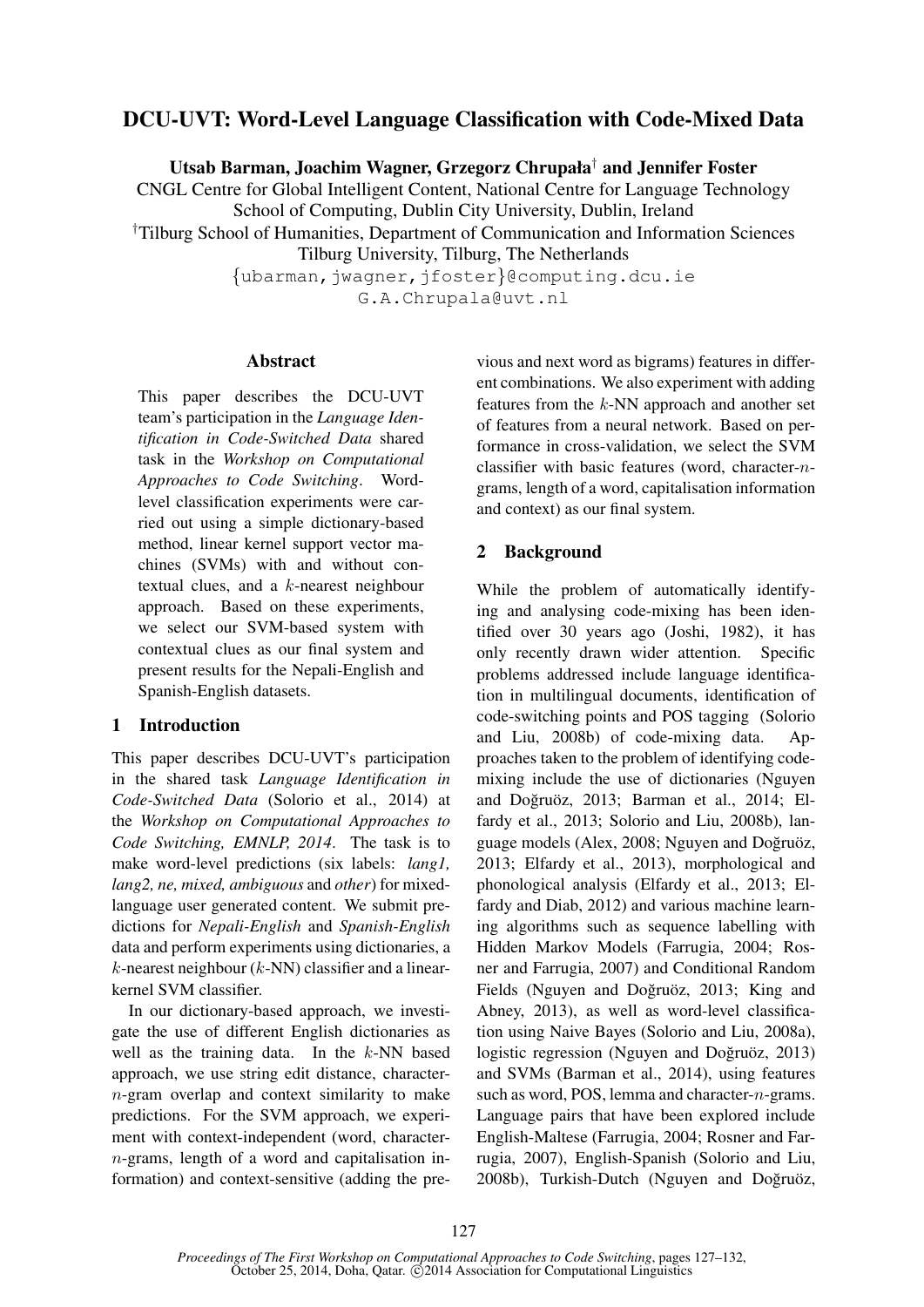2013), modern standard Arabic-Egyptian dialect (Elfardy et al., 2013), Mandarin-English (Li et al., 2012; Lyu et al., 2010), and English-Hindi-Bengali (Barman et al., 2014).

## 3 Data Statistics

The training data provided for this task consists of tweets. Unfortunately, because of deleted tweets, the full training set could not be downloaded. Out of 9,993 Nepali-English training tweets, we were able to download 9,668 and out of 11,400 Spanish-English training tweets, we were able to download 11,353. Table 1 shows the token-level statistics of the two datasets.

| Label           | Nepali-English      | Spanish-English |
|-----------------|---------------------|-----------------|
| $lang1$ (en)    | $\overline{43,185}$ | 76.204          |
| $lang2$ (ne/es) | 59,579              | 32,477          |
| ne              | 3,821               | 2,814           |
| ambiguous       | 125                 | 341             |
| mixed           | 112                 | 51              |
| other           | 34.566              | 21,813          |

Table 1: Number of tokens in the Nepali-English and Spanish-English training data for each label

Nepali (*lang2*) is the dominant language in the Nepali-English training data but for Spanish-English, English (*lang1*) is dominant. The third largest group contains tokens with the label *other*. These are mentions (*@username*), punctuation symbols, emoticons, numbers (except numbers that represent words such as *2* for *to*), words in a language other than *lang1* and *lang2* and unintelligible words. Named entities (*ne*) are much less frequent and mixed language words (e.g. *ramriness*) and words for which there is not enough context to disambiguate them are rare. Hash tags are annotated as if the hash symbol was not there, e.g. *#truestory* is labelled *lang1*.

## 4 Experiments

All experiments are carried out for Nepali-English data. Later we apply the best approach to Spanish-English. We train our systems in a five-fold crossvalidation and obtain best parameters based on average cross-validation results. Cross-validation splits are made based on users, i.e. we avoid the occurrence of a user's tweets both in training and test splits for each cross-validation run. We address the task with the following approaches:

1. a simple dictionary-based classifier,

| <b>Resource</b>          | Accuracy |
|--------------------------|----------|
| <b>BNC</b>               | 43.61    |
| LexNorm                  | 54.60    |
| TrainingData             | 89.53    |
| TrainingData+BNC+LexNorm | 90.71    |

Table 2: Average cross-validation accuracy of dictionary-based prediction for Nepali-English

- 2. classification using supervised machine learning with k-nearest neighbour, and
- 3. classification using supervised machine learning with SVMs.

### 4.1 Dictionary-Based Detection

We start with a simple dictionary-based approach using as dictionaries *(a)* the British National Corpus (BNC) (Aston and Burnard, 1998), *(b)* Han et al.'s lexical normalisation dictionary (LexNorm) (Han et al., 2012) and *(c)* the training data. The BNC and LexNorm dictionaries are built by recording all words occurring in the respective corpus or word list as English. For the BNC, we also collect word frequency information. For the training data, we obtain dictionaries for each of the six labels and each of the five cross-validation runs (using the relevant 4/5 of training data).

To make a prediction, we consult all dictionaries. If there are more than one candidate label, we choose the label for which the frequency for the query token is highest. To account for the fact that the BNC is much larger than the training data, we normalise all frequencies before comparison. LexNorm has no frequency information, hence it is added to our system as a simple word list (we consider the language of a word to be English if it appears in LexNorm). If a word appears in multiple dictionaries with the same frequency or if the word does not appear in any dictionary or list, the predicted language is chosen based on the dominant language(s)/label(s) of the corpus.

We experiment with the individual dictionaries and the combination of all three dictionaries, among which the combination achieves the highest cross-validation accuracy (90.71%). Table 2 shows the results of dictionary-based detection obtained in five-fold cross-validation.

## 4.2 Classification with k-NN

For Nepali-English, we also experiment with a simple  $k$ -nearest neighbour  $(k-NN)$  approach. For each test item, we select a subset of the training data using string edit distance and n-gram overlap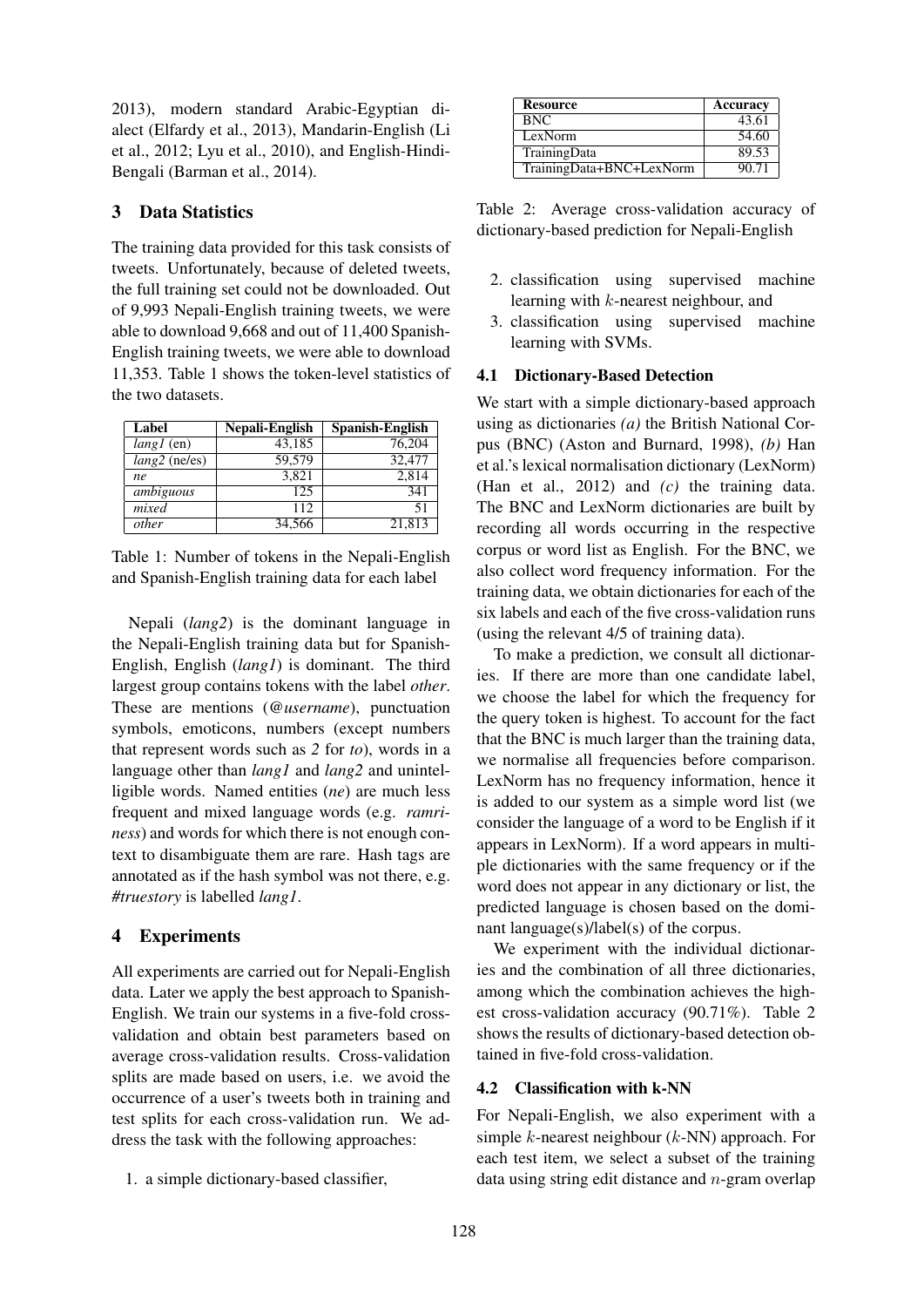and choose the majority label of the subset as our prediction. For efficiency, we first select  $k_1$  items that share an  $n$ -gram with the token to be classified.<sup>1</sup> The set of  $k_1$  items is then re-ranked according to string edit distance to the test item and the best  $k_2$  matches are used to make a prediction.

Apart from varying  $k_1$  and  $k_2$ , we experiment with *(a)* lowercasing strings, *(b)* including context by concatenating the previous, current and next token, and *(c)* weighting context by first calculating edit distances for the previous, current and next token separately and using a weighted average. The best configuration we found in crossvalidation uses lowercasing with  $k_1 = 800$  and  $k_2 = 16$  but no context information. It achieves an accuracy of 94.97%.

### 4.3 SVM Classification

We experiment with linear kernel SVM classifiers using Liblinear (Fan et al., 2008). Parameter optimisation<sup>2</sup> is performed for each feature set combination to obtain best cross-validation accuracy.

### 4.3.1 Basic Features

Following Barman et al. (2014), our basic features are:

Char-N-Grams (G): We start with a character n-gram-based approach (Cavnar and Trenkle, 1994). Following King and Abney (2013), we select lowercased character *n*-grams  $(n=1 \text{ to } 5)$  and the word as the features in our experiments.

Dictionary-Based Labels (D): We use presence in the dictionary of the 5,000 most frequent words in the BNC and presence in the LexNorm dictionary as binary features.<sup>3</sup>

Length of words (L): We create multiple features for token length using a decision tree (J48). We use length as the only feature to train a decision tree for each fold and use the nodes obtained from the tree to create boolean features (Rubino et al., 2013; Wagner et al., 2014).

 $^{2}C = 2^{i}$  with  $i = -15, -14, ..., 10$ 

| <b>Features</b> | Accuracy | <b>Features</b> | Accuracy |
|-----------------|----------|-----------------|----------|
| G               | 96.02    | GD              | 96.27    |
| GL.             | 96.11    | GDL             | 96.32    |
| GC.             | 96.15    | <b>GDC</b>      | 96.20    |
| GL C            | 96.21    | <b>GDLC</b>     | 96.40    |

Table 3: Average cross-validation accuracy of 6 way SVMs on the Nepali-English data set;  $G =$ char-n-gram,  $L = binary$  length features,  $D = dict$ . based labels and  $C =$  capitalisation features

| Context                       | Accuracy $(\% )$ |
|-------------------------------|------------------|
| $GDLC + P_1$                  | 96.41            |
| $GDLC + P2$                   | 96.38            |
| $GDLC + N_1$                  | 96.41            |
| $GDLC + N2$                   | 96.41            |
| $\overline{GDLC + P_1 + N_1}$ | 96.42            |
| $GDLC + P_2 + N_2$            | 96.41            |

Table 4: Average cross-validation accuracy of 6 way SVMs using contextual features for Nepali-English

Capitalisation (C): We choose 3 boolean features to encode capitalisation information: whether any letter in the word is capitalised, whether all letters in the word are capitalised and whether the first letter is capitalised.

**Context (P<sub>i</sub> and N<sub>j</sub>):** We consider the previous  $i$  and next  $j$  token to be combined with the current token, forming an  $(i+1)$ -gram and a  $(j+1)$ -gram, which we add as features. Six settings are tested. Table 4 shows that using the bigrams formed with the previous and next word are the best combination for the task (among those tested).

Among the eight combinations of the first four feature sets that contain the first set (G), Table 3 shows that the 6-way SVM classifier<sup>4</sup> performs best with all features sets (GDLC), achieving 96.40% accuracy. Adding contextual information  $P_iN_j$  to GDLC, Table 4 shows best results for  $i=j=1$ , achieving 96.42% accuracy, only slightly ahead of the context-independent system.

## 4.3.2 Neural Network (Elman) and k-NN Features

We experiment with two additional features sets not covered by Barman et al. (2014):

Neural Network (Elman): We extract features from the hidden layer of a recurrent neural net-

<sup>&</sup>lt;sup>1</sup>Starting with  $n = 5$ , we decrease n until there are at least  $k_1$  items and then we randomly remove items added in the last augmentation step to arrive at exactly  $k_1$  items. (For  $n = 0$ , we randomly sample from the full training data.)

<sup>&</sup>lt;sup>3</sup>We chose these parameters based on experiments with each dictionary, combinations of dictionaries and various frequency thresholds. We apply a frequency threshold to the BNC to increase precision. We rank the words according to frequency and used the rank as a threshold (e.g. top-5K, top-10K etc.). With the top 5,000 ranked words and  $\dot{C} = 0.25$ , we obtained best accuracy (96.40%).

<sup>4</sup>We also test 3-way SVM classification (*lang1*, *lang2* and *other*) and heuristic post-processing, but it does not outperform our 6-way classification runs.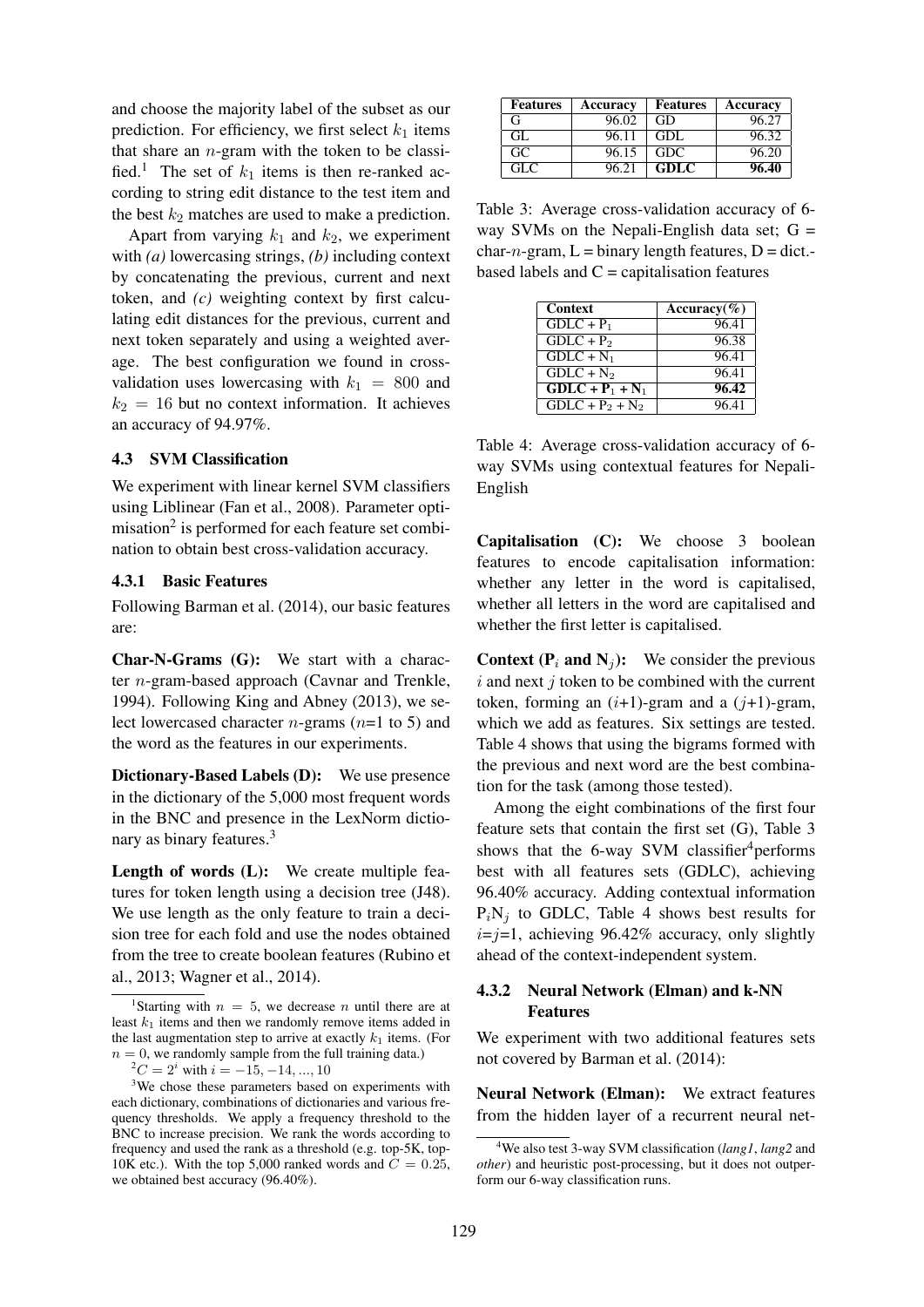| <b>Systems</b>         | Accuracy |
|------------------------|----------|
| GDL                    | 96.40    |
| $k-NN$                 | 95.10    |
| Elman                  | 89.96    |
| GDLC+k-NN              | 96.31    |
| GDLC+Elman             | 96.46    |
| GDLC+k-NN+Elman        | 96.40    |
| $GDLC + P_1N_1$        | 96.42    |
| $k-NN+P_1N_1$          | 95.11    |
| $Elman+P1N1$           | 91.53    |
| $GDLC+P1N1+k-NN$       | 96.33    |
| $GDLC+P1N1+Elman$      | 96.45    |
| $GDLC+P1N1+k-NN+Elman$ | 96.40    |

Table 5: Average cross-validation accuracy of 6 way SVMs of combinations of GDLC, k-NN, Elman and  $P_1N_1$  features for Nepali-English

work that has been trained to predict the next character in a string (Chrupała, 2014). The 10 most active units of the hidden layer for each of the initial 4 bytes and final 4 bytes of each token are binarised by using a threshold of 0.5.

k-Nearest Neighbour (kNN): We obtain features from our basic k-NN approach (Section 4.2), encoding the prediction of the k-NN model with six binary features (one for each label) and a numeric feature for each label stating the relative number of votes for the label, e.g. if  $k_2 = 16$ and 12 votes are for *lang1* the value of the feature *votes4lang1* will be 0.75. Furthermore, we add two features stating the minimum and maximum edit distance between the test token and the  $k_2$  selected training tokens.

Table 5 shows cross-validation results for these new feature sets with and without the  $P_1N_1$  context features. Excluding the GDLC features, we can see that best accuracy is with  $k$ -NN and  $P_1N_1$ features (95.11%). For Elman features, the accuracy is lower (91.53% with context). In combination with the GDLC features, however, the Elman features can achieve a small improvement over the GDLC+ $P_1N_1$  combination (+0.04 percentage points): 96.46% accuracy for the GDLC+Elman setting (without  $P_1N_1$  features). Furthermore, the  $k$ -NN features do not combine well.<sup>5</sup>

#### 4.3.3 Final System and Test Results

At the time of submission of predictions, we had an error in our GDLC+Elman feature combiner re-

| <b>Tweets</b>         |             |             |  |  |
|-----------------------|-------------|-------------|--|--|
|                       | Token-Level | Tweet-Level |  |  |
| Nepali-English        | 96.3        | 95.8        |  |  |
| Spanish-English       | 84.4        | 80.4        |  |  |
| <b>Surprise Genre</b> |             |             |  |  |
|                       | Token-Level | Post-Level  |  |  |
| Nepali-English        | 85.6        | 77.5        |  |  |
| Spanish-English       | 94.4        | 80.0        |  |  |

Table 6: Test set results (overall accuracy) for Nepali-English and Spanish-English tweet data and surprise genre

sulting in slightly lower performance. Therefore, we selected SVM-GDLC- $P_1N_1$  as our final approach and trained the final two systems using the full training data for Nepali-English and Spanish-English respectively. While we knew that  $C =$ 0.125 is best for Nepali-English from our experiments, we had to re-tune parameter C for Spanish-English using cross-validation on the training data. We found best accuracy of 94.16% for Spanish-English with  $C = 128$ . Final predictions for the test sets are made using these systems.

Table 6 shows the test set results. The test set for this task is divided into tweets and a surprise genre. For the tweets, we achieve 96.3% and 84.4% accuracy (overall token-level accuracy) in Nepali-English and in Spanish-English respectively. For this surprise genre (a collection of posts from Facebook and blogs), we achieve 85.6% for Nepali-English and 94.4% for Spanish-English.

#### 5 Conclusion

To summarise, we achieved reasonable accuracy with a 6-way SVM classifier by employing basic features only. We found that using dictionaries is helpful, as are contextual features. The performance of the  $k$ -NN classifier is also notable: it is only 1.45 percentage points behind the final SVMbased system (in terms of cross-validation accuracy). Adding neural network features can further increase the accuracy of systems.

Briefly opening the test files to check for formatting issues, we notice that the surprise genre data contains language-specific scripts that could easily be addressed in an English vs. non-English scenario.

#### Acknowledgments

This research is supported by the Science Foundation Ireland (Grant 12/CE/I2267) as part of CNGL (www.cngl.ie) at Dublin City University.

 $5A$  possible explanation may be that the k-NN features are based on only 3 of 5 folds for the training data (3 folds are used to make predictions for the 4th set) but 4 of 5 folds are used for test data predictions in each cross-validation run.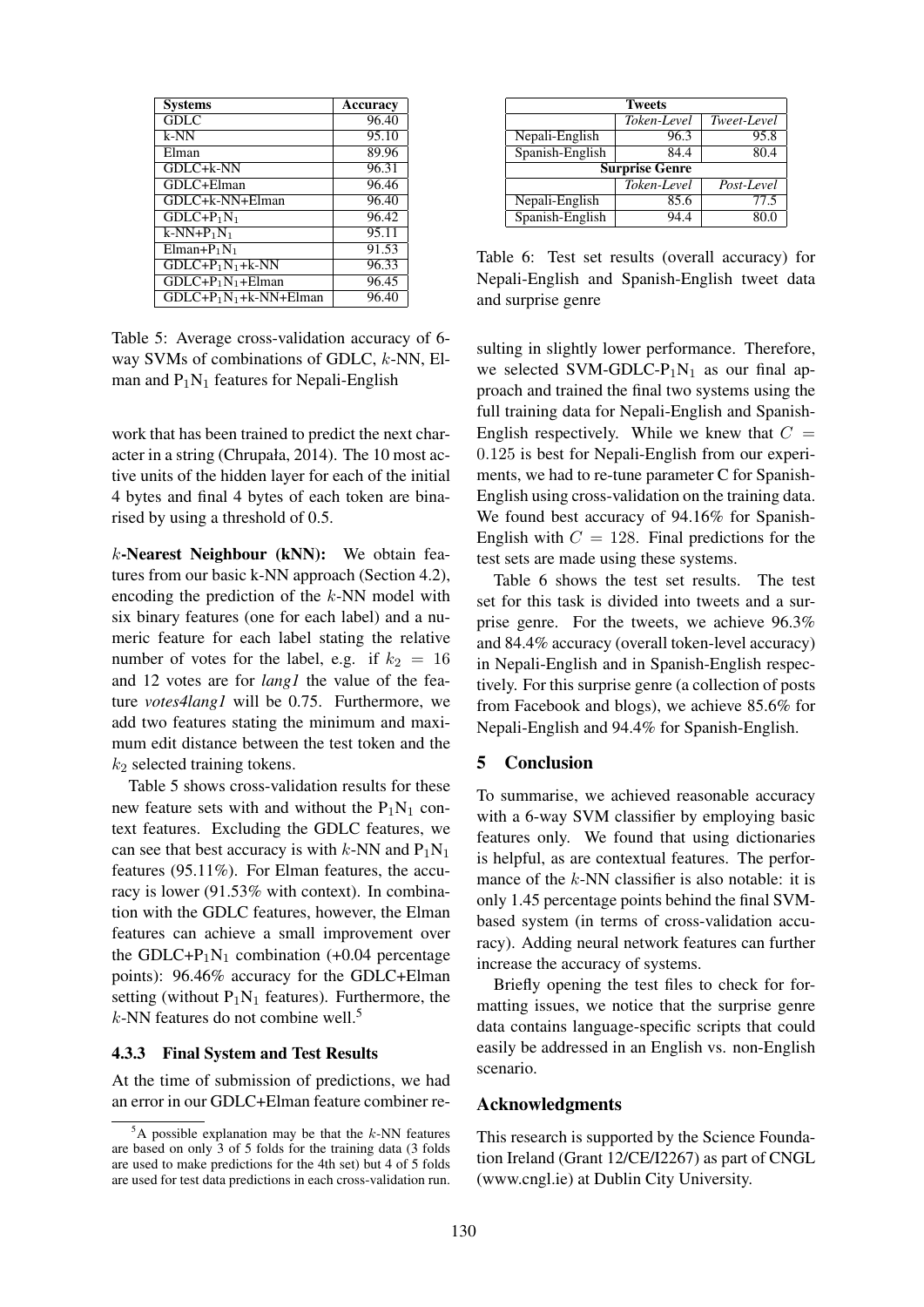#### References

- Beatrice Alex. 2008. *Automatic detection of English inclusions in mixed-lingual data with an application to parsing*. Ph.D. thesis, School of Informatics, The University of Edinburgh, Edinburgh, UK.
- Guy Aston and Lou Burnard. 1998. *The BNC handbook: exploring the British National Corpus with SARA*. Capstone.
- Utsab Barman, Amitava Das, Joachim Wagner, and Jennifer Foster. 2014. Code-mixing: A challenge for language identification in the language of social media. In *Proceedings of the First Workshop on Computational Approaches to Code-Switching. EMNLP 2014, Conference on Empirical Methods in Natural Language Processing*, Doha, Qatar, October. Association for Computational Linguistics.
- William B. Cavnar and John M. Trenkle. 1994. Ngram-based text categorization. In Theo Pavlidis, editor, *Proceedings of SDAIR-94, Third Annual Symposium on Document Analysis and Information Retrieval*, pages 161–175.
- Grzegorz Chrupała. 2014. Normalizing tweets with edit scripts and recurrent neural embeddings. In *Proceedings of the 52nd Annual Meeting of the Association for Computational Linguistics (Volume 2: Short Papers)*, pages 680–686, Baltimore, Maryland, June. Association for Computational Linguistics.
- Heba Elfardy and Mona Diab. 2012. Token level identification of linguistic code switching. In *Proceedings of Proceedings of COLING 2012: Posters (the 24th International Conference on Computational Linguistics)*, pages 287–296, Mumbai, India.
- Heba Elfardy, Mohamed Al-Badrashiny, and Mona Diab. 2013. Code switch point detection in Arabic. In *Natural Language Processing and Information Systems*, pages 412–416. Springer.
- Rong-En Fan, Kai-Wei Chang, Cho-Jui Hsieh, Xiang-Rui Wang, and Chih-Jen Lin. 2008. LIBLINEAR: A library for large linear classification. *Journal of Machine Learning Research*, 9:1871–1874.
- Paulseph-John Farrugia. 2004. TTS pre-processing issues for mixed language support. In *Proceedings of CSAW'04, the second Computer Science Annual Workshop*, pages 36–41. Department of Computer Science & A.I., University of Malta.
- Bo Han, Paul Cook, and Timothy Baldwin. 2012. Automatically constructing a normalisation dictionary for microblogs. In *Proceedings of the 2012 Joint Conference on Empirical Methods in Natural Language Processing and Computational Natural Language Learning*, pages 421–432. Association for Computational Linguistics.
- Aravind K. Joshi. 1982. Processing of sentences with intra-sentential code-switching. In J. Horecky, ed- ´ itor, *Proceedings of the 9th conference on Computational linguistics - Volume 1 (COLING'82)*, pages 145–150. Academia Praha, North-Holland Publishing Company.
- Ben King and Steven Abney. 2013. Labeling the languages of words in mixed-language documents using weakly supervised methods. In *Proceedings of the 2013 Conference of the North American Chapter of the Association for Computational Linguistics: Human Language Technologies*, pages 1110– 1119, Atlanta, Georgia, June. Association for Computational Linguistics.
- Ying Li, Yue Yu, and Pascale Fung. 2012. A mandarin-english code-switching corpus. In Nicoletta Calzolari (Conference Chair), Khalid Choukri, Thierry Declerck, Mehmet Uur Doan, Bente Maegaard, Joseph Mariani, Asuncion Moreno, Jan Odijk, and Stelios Piperidis, editors, *Proceedings of the Eight International Conference on Language Resources and Evaluation (LREC'12)*, Istanbul, Turkey, may. European Language Resources Association (ELRA).
- Dau-Cheng Lyu, Tien Ping Tan, Engsiong Chng, and Haizhou Li. 2010. SEAME: A Mandarin-English code-switching speech corpus in South-East Asia. In *INTERSPEECH 2010, 11th Annual Conference of the International Speech Communication Association*, volume 10, pages 1986–1989, Makuhari, Chiba, Japan. ISCA Archive.
- Dong Nguyen and A. Seza Doğruöz. 2013. Word level language identification in online multilingual communication. In *Proceedings of the 2013 Conference on Empirical Methods in Natural Language Processing (EMNLP 2013)*, pages 857–862, Seattle, Washington, USA, October. Association for Computational Linguistics.
- Mike Rosner and Paulseph-John Farrugia. 2007. A tagging algorithm for mixed language identification in a noisy domain. In *INTERSPEECH-2007, 8th Annual Conference of the International Speech Communication Association*, pages 190–193. ISCA Archive.
- Raphael Rubino, Joachim Wagner, Jennifer Foster, Johann Roturier, Rasoul Samad Zadeh Kaljahi, and Fred Hollowood. 2013. DCU-Symantec at the WMT 2013 quality estimation shared task. In *Proceedings of the Eighth Workshop on Statistical Machine Translation*, pages 392–397, Sofia, Bulgaria. Association for Computational Linguistics.
- Thamar Solorio and Yang Liu. 2008a. Learning to predict code-switching points. In *Proceedings of the Conference on Empirical Methods in Natural Language Processing*, pages 973–981. Association for Computational Linguistics.
- Thamar Solorio and Yang Liu. 2008b. Part-of-speech tagging for English-Spanish code-switched text. In